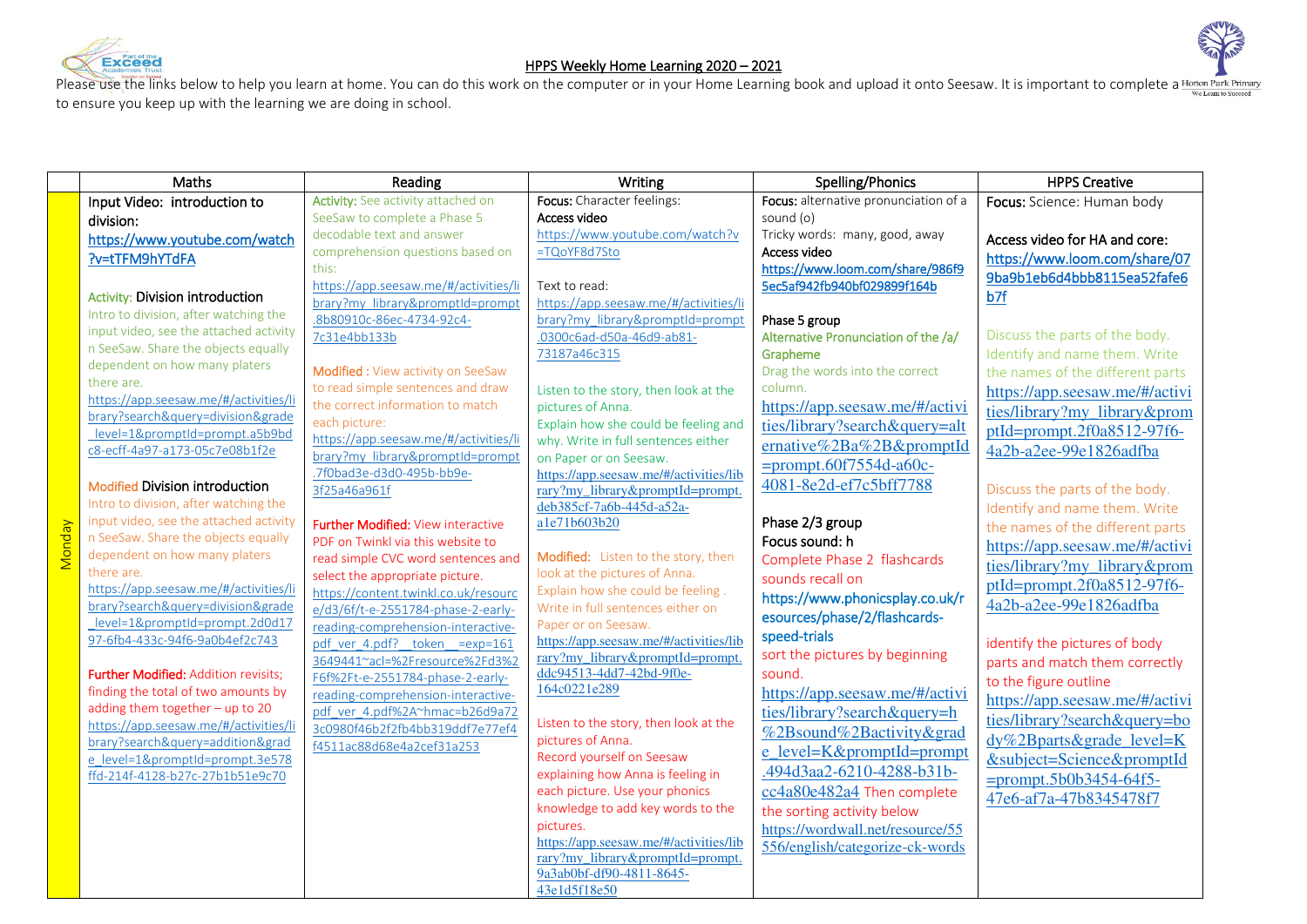| Input Video: Division<br>https://www.youtube.com/watch<br>?v=UejjvxBKh7I<br><b>Activity:</b> Day 2 of practicing division<br>by sharing between equal groups.<br>See activity on SeeSaw:<br>https://app.seesaw.me/#/activities/li<br>brary?my library&promptId=prompt<br>.0b7525d0-f7c6-4921-b895-                                                                                                                                                                                                                                        | Activity: Read the text and find the<br>split diagraphs from the text, find<br>the graphemes and record into the<br>correct box: See activity on SeeSaw:<br>https://app.seesaw.me/#/activities/li<br>brary?my library&promptId=prompt<br>.444d5e8a-7c9c-45ff-99d0-<br>07207f73fc9a<br>Modified: Phase 3 decodable read                                                  | Focus: Character thoughts<br>Story video link:<br>https://www.youtube.com/watch?v<br>=TQoYF8d7Sto<br>Access video for:<br>https://www.loom.com/share/8511a<br>97ca7864f90b3bcc0064c70d106<br>Look at the pictures of the characters                                                                                                                                                                                                                                                                                                                                                                                                                                                                                                                                                                                                                                                                    | Focus: alternative pronunciation<br>of ou sound (oo)<br>Access video<br>Phase 5 group<br>Chn record themselves reading the<br>words, then write the words out and<br>add sound buttons to them.<br>https://app.seesaw.me/#/activi<br>ties/library?my library&prom                                                                                                                                                                                                                                                                                                                                                                                                                                                   | Watch the clips about parts of<br>the body.<br>https://www.bbc.co.uk/bitesize/t<br>opics/z9yycdm<br>Draw an outline of a person.<br>Discuss names of the different<br>parts of the body. Label the parts<br>on the outline.<br>https://app.seesaw.me/#/activiti                                                                                                                                                                                                                                                                                                                       |
|-------------------------------------------------------------------------------------------------------------------------------------------------------------------------------------------------------------------------------------------------------------------------------------------------------------------------------------------------------------------------------------------------------------------------------------------------------------------------------------------------------------------------------------------|-------------------------------------------------------------------------------------------------------------------------------------------------------------------------------------------------------------------------------------------------------------------------------------------------------------------------------------------------------------------------|--------------------------------------------------------------------------------------------------------------------------------------------------------------------------------------------------------------------------------------------------------------------------------------------------------------------------------------------------------------------------------------------------------------------------------------------------------------------------------------------------------------------------------------------------------------------------------------------------------------------------------------------------------------------------------------------------------------------------------------------------------------------------------------------------------------------------------------------------------------------------------------------------------|---------------------------------------------------------------------------------------------------------------------------------------------------------------------------------------------------------------------------------------------------------------------------------------------------------------------------------------------------------------------------------------------------------------------------------------------------------------------------------------------------------------------------------------------------------------------------------------------------------------------------------------------------------------------------------------------------------------------|---------------------------------------------------------------------------------------------------------------------------------------------------------------------------------------------------------------------------------------------------------------------------------------------------------------------------------------------------------------------------------------------------------------------------------------------------------------------------------------------------------------------------------------------------------------------------------------|
| 7a81fa72ebf1<br>Modified: Day 2 of practicing<br>division by sharing between equal<br>groups. See activity on SeeSaw:<br>https://app.seesaw.me/#/activities/li<br>brary?my library&promptId=prompt<br>.5403dbd3-4944-47f0-966a-<br>a9d695624371<br><b>Further Modified: Addition revisits;</b><br>finding the total of two amounts by<br>adding them together - up to 20<br>https://app.seesaw.me/#/activities/li<br>brary?search&query=addition%2Bto<br>%2B20&grade level=1&promptId=p<br>rompt.7da19897-f982-4611-b9ae-<br>944b12013532 | on SeeSaw:<br>https://app.seesaw.me/#/activities/li<br>brary?my library&promptId=prompt<br>.9f470cce-f4e8-420e-9af9-<br>d822242be992<br><b>Further Modified: Phase 2</b><br>decodable read texts, please find<br>activity attached on SeeSaw:<br>https://app.seesaw.me/#/activi<br>ties/library?my_library&prom<br>ptId=prompt.170a80a5-ebda-<br>47ba-bbbc-c195690319f1 | Record your ideas in the speech bubbles<br>Add a full stop, question mark or<br>exclamation mark to your sentence<br>https://app.seesaw.me/#/activi<br>ties/library?my_library&prom<br>ptId=prompt.d26c568e-170d-<br>4e74-943b-e849c93f83ff<br>Modified - Look at the pictures of the<br>characters and discuss what they might<br>be saying<br>Record your ideas in the speech bubbles<br>Add a full stop or question mark to your<br>sentence<br>https://app.seesaw.me/#/activi<br>ties/library?my_library&prom<br>ptId=prompt.1e3f1c2d-7b6b-<br>4e35-90a6-3acf5c8f3fc8<br>Look at the pictures of the<br>characters and discuss what they<br>might be saying<br>Record your ideas in the speech<br>bubbles<br>Use your phonics knowledge to<br>write key words or phrases<br>https://app.seesaw.me/#/activi<br>ties/library?my library&prom<br>ptId=prompt.965fc4ed-1bfb-<br>4797-8cfb-ec81a3fd209a | ptId=prompt.cfddc187-ff11-<br>4d70-b016-8948fa88bcb2<br>Read listen to the word then read<br>along with the words and sentences.<br>https://www.spellzone.com/w<br>ord lists/list-11532.htm<br>Phase 2/3 group<br>Focus sound: b<br>Watch the speedy flash cards first to<br>review sounds<br>https://wordwall.net/resource/9360<br>211/speedy-flashcards-phase-3<br>Complete the sorting activity<br>https://app.seesaw.me/#/activi<br>ties/library?search&query=b<br>%2Bsound&grade level=K&<br>$promptId=prompt.14834102-$<br>b122-4834-816f-<br>e5b50ae19558<br>Match the words to the<br>pictures, take a picture of<br>work and upload to seesaw<br>https://wordwall.net/resource/<br>44165/english/phonics-e | =prompt.0ab04592-225c-46c9-<br>bd5d-ff246a21b21b<br>Use the tools on Purple Mash to<br>create an outline of yourself. Label<br>as many body parts as you can<br>remember.<br>https://www.purplemash.com/<br>#tab/pm-<br>home/science/human_body<br>Modified Use the tools on Purple<br>Mash to create an outline of<br>yourself. Label the basic parts of<br>your body.<br>https://www.purplemash.com/<br>#tab/pm-<br>home/science/human body<br>Complete the human body<br>labelling game on Purple<br>Mash<br>https://www.purplemash.com/#t<br>$ab/pm$ -<br>home/science/human body |

**Tuesday**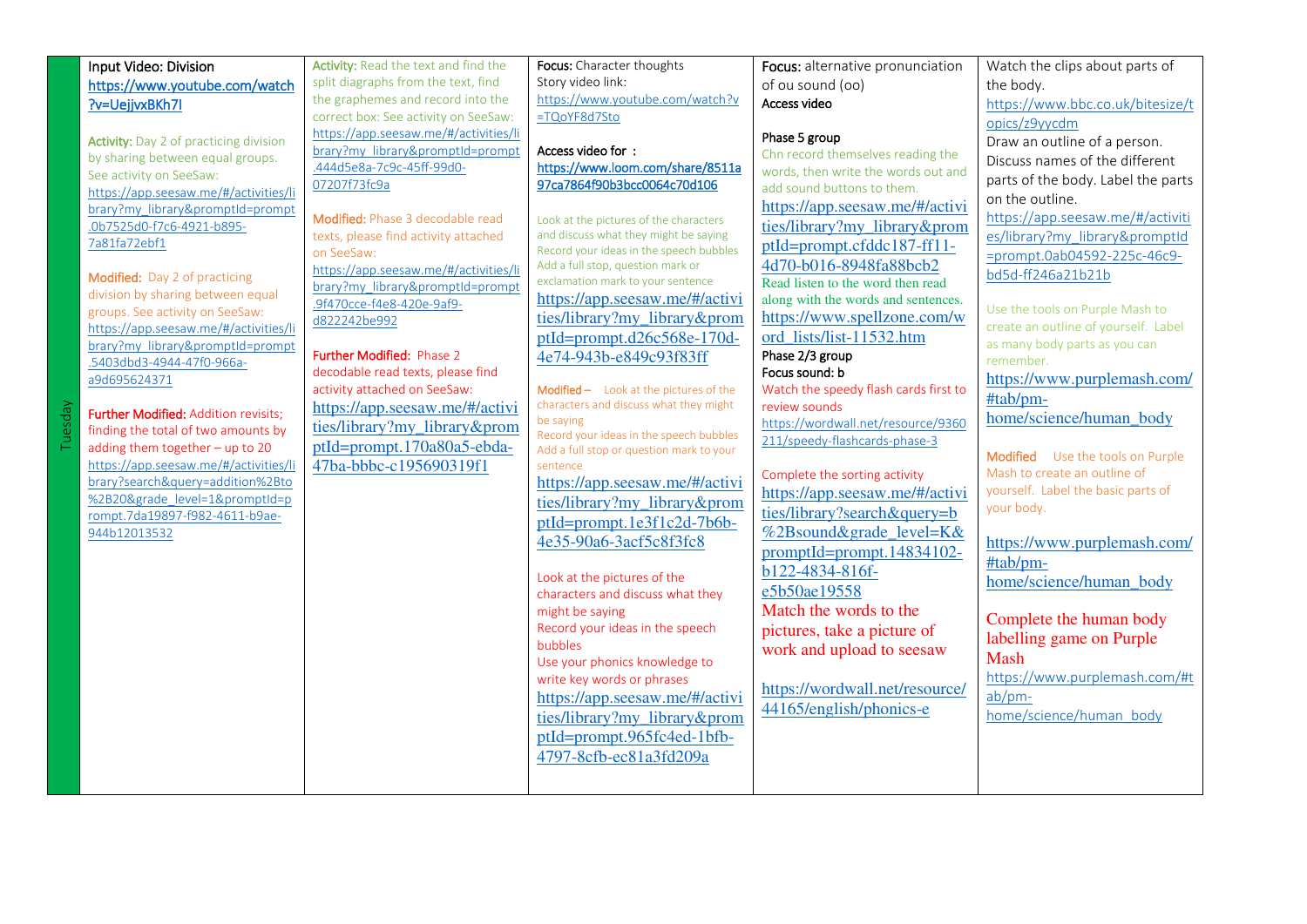| Input Video:                             | <b>Activity: Phase 5 caption matching</b> | Focus: collage of characters        | Focus: alternative pronunciation of | Access video for HA and core:      |
|------------------------------------------|-------------------------------------------|-------------------------------------|-------------------------------------|------------------------------------|
|                                          | worksheet to pictures, see activity       | https://www.youtube.com/watc        | 'ou' sound (u)                      | https://www.loom.com/share/ec9e2   |
| Activity: Using known facts about        | on SeeSaw:                                | h?v=TQoYF8d7Sto                     | Access video                        | c8ed7b541f8a7a122711908221c        |
| division to work out how many            | https://app.seesaw.me/#/activities/li     |                                     | https://www.loom.com/share/2e87e    | Name the senses                    |
| groups are needed. See activity on       | brary?my library&promptId=prompt          | Create a collage or 3D model of     | a9b8d2a45a18ad1f12692fdd49c         | Know which body part is used for   |
| SeeSaw:                                  | .9ac6e23f-b52a-4ece-99e3-                 | Anna or Crocodile using food items  | Phase 5 group                       | each sense                         |
| https://app.seesaw.me/#/activities/li    | 9547d0e8fdbc                              | or objects from around the house or | Read and spell the words, then      | Name things I do with each of my   |
| brary?my library&promptId=prompt         |                                           | garden.                             | choose words from the box and       | senses.                            |
| .212e3787-61c8-4b33-b917-                | Modified: Phase 3 phonic sounds           |                                     | write them under each picture.      | https://app.seesaw.me/#/activi     |
| 085e945eed5b                             | review, focusing on some of the           | https://app.seesaw.me/#/activi      | https://app.seesaw.me/#/activi      | ties/library?my library&prom       |
|                                          | phase 3 sounds, write the correct         | ties/library?my_library&prom        | ties/library?my library&prom        | $ptId=prompt.93319fb5-d8bc-$       |
| Modified: Using known facts about        | word to match the picture: See            |                                     | ptId=prompt.fe8a0ae3-de7c-          | 4839-aeff-4630b36e4459             |
| division to work out how many            | activity on SeeSaw:                       | ptId=prompt.77c42d42-0d71-          | 40e6-a0d8-45d323e2470d              |                                    |
| groups are needed. See activity on       | https://app.seesaw.me/#/activities/li     | 4ac6-ba8e-9dee7eac0e12              | Match the words to the definitions. |                                    |
| SeeSaw:                                  | brary?my library&promptId=prompt          |                                     | https://wordwall.net/resource/      | Read the sentences and             |
| https://app.seesaw.me/#/activities/li    | .7d128187-a47b-43dc-b750-                 | Modified : Create a collage or 3D   |                                     | identify the body part for each    |
| brary?my_library&promptId=prompt         | f5eff4708ecf                              | model of Anna or Crocodile using    | 756307/ch-words                     | sense. Complete the                |
| .d96ff256-9d43-47b9-bff0-                |                                           | food items or objects from around   |                                     | sentences by placing the           |
| 5113d24bd4a6                             | Further Modified: Building CVC            | the house or garden.                | Phase 2/3 group                     | pictures in the missing places     |
|                                          | words using segment boxes for             |                                     | Focus sound: f                      |                                    |
| <b>Further Modified:</b> Simple addition | sounds. See activity on SeeSaw:           | https://app.seesaw.me/#/activi      | Complete Phase 2 flashcards sounds  | https://app.seesaw.me/#/activi     |
| using symbols to begin                   | https://app.seesaw.me/#/activities/li     | ties/library?my_library&prom        | recall on                           | ties/library?search&query=se       |
| understanding addition using a           | brary?my library&promptId=prompt          | ptId=prompt.77c42d42-0d71-          | https://www.phonicsplay.co.uk/reso  | nses&grade level=K&prompt          |
| number line: See activity on SeeSaw:     | .4448f96a-a27a-4c04-b554-                 | 4ac6-ba8e-9dee7eac0e12              | urces/phase/2/flashcards-speed-     | Id=prompt.a5d62a68-37ed-           |
| https://app.seesaw.me/#/activities/li    | e0bd841d40ac                              |                                     | trials                              | 462e-bfd6-9655a10d31a6             |
| brary?search&query=addition&grad         |                                           |                                     | Identify which sound the objects    |                                    |
| e level=1&promptId=prompt.eaf6e          |                                           | Create a collage or 3D model of     | begin with and place them under the | Sort the pictures by dragging them |
| b2d-0577-4ad4-ac8d-e5123d08ddaa          |                                           | Anna or Crocodile using food items  | correct headings.                   | to one of the 5 senses that best   |
|                                          |                                           | or objects from around the house or | https://app.seesaw.me/#/activi      | matches.                           |
|                                          |                                           | garden.                             | ties/library?search&query=f%        |                                    |
|                                          |                                           |                                     | 2Bsound%2B&grade level=             | https://app.seesaw.me/#/activi     |
|                                          |                                           | https://app.seesaw.me/#/activi      | K&promptId=prompt.1b2d7f            | ties/library?search&query=se       |
|                                          |                                           | ties/library?my library&prom        | a8-08cb-4a6c-823c-                  |                                    |
|                                          |                                           | ptId=prompt.77c42d42-0d71-          | a7c0ed9468b5                        | nses&grade level=K&prompt          |
|                                          |                                           | 4ac6-ba8e-9dee7eac0e12              |                                     | $Id = prompt.08f10f05-fda7-$       |
|                                          |                                           |                                     | Flip the tiles to read the words.   | 4c3c-9b4f-7ec19441e94b             |
|                                          |                                           |                                     | https://wordwall.net/resource/      |                                    |
|                                          |                                           |                                     | 44758/english/cvc-flip-tiles-u      | Match the sentences to the         |
|                                          |                                           |                                     |                                     | body parts, then answer the        |
|                                          |                                           |                                     |                                     | questions.                         |
|                                          |                                           |                                     |                                     | https://www.purplemash.com/#t      |
|                                          |                                           |                                     |                                     | ab/pm-                             |
|                                          |                                           |                                     |                                     | home/science/human body            |
|                                          |                                           |                                     |                                     |                                    |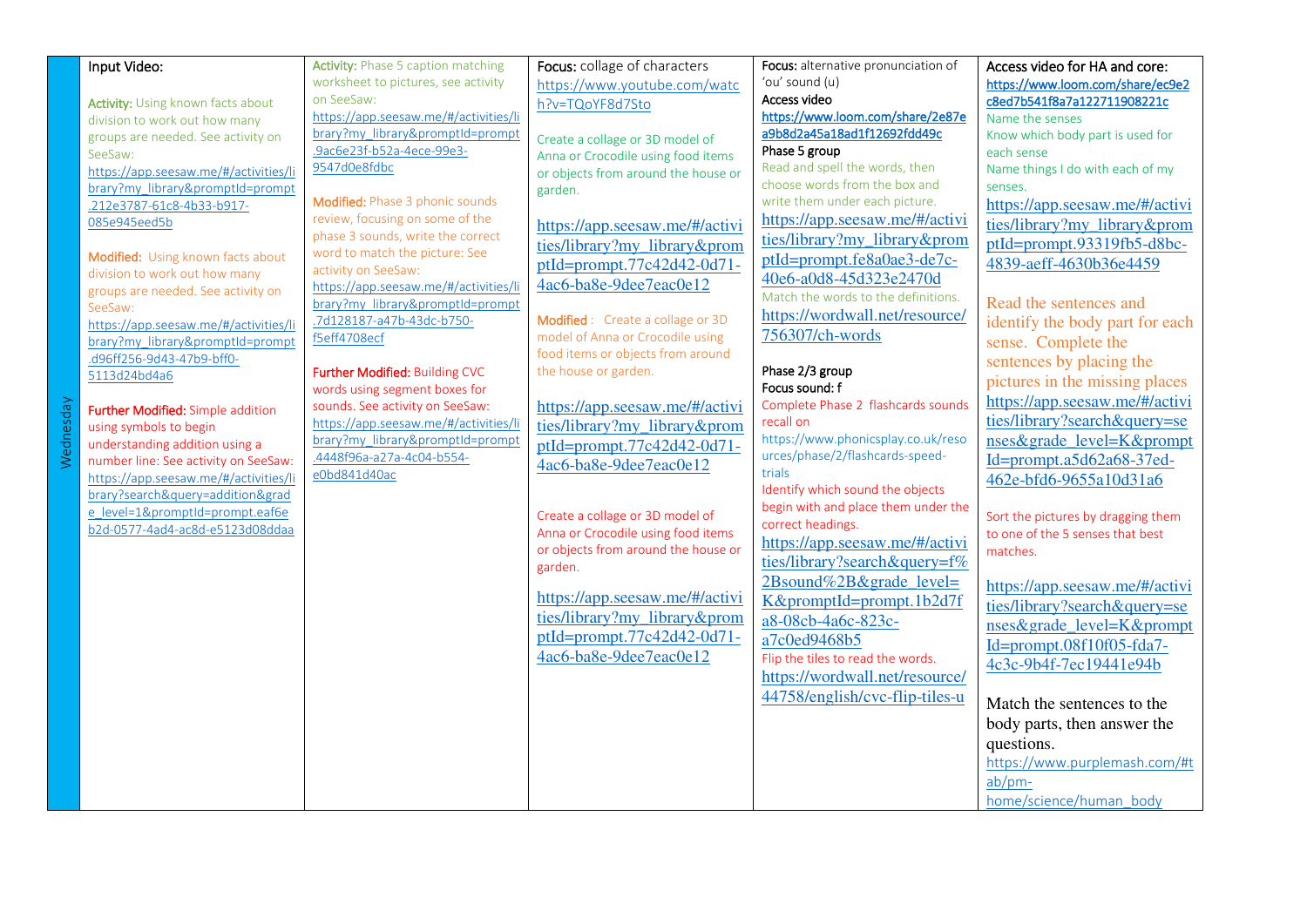|  | Input Video:                                                               | Video Input                        | Focus: Character description                 | Focus: Alternative 'ou' sound (oa)                              |                                       |
|--|----------------------------------------------------------------------------|------------------------------------|----------------------------------------------|-----------------------------------------------------------------|---------------------------------------|
|  |                                                                            | https://www.loom.com/share/8       |                                              | Phase 5 group                                                   | Go on a 5 Senses Scavenger            |
|  | Activity: To begin to use division                                         | 3a1ec63cb744e2bb5955e9b4aa         | Visit:                                       | Access video                                                    | Hunt! Find items inside or            |
|  | symbols and number sentences to                                            | 81504                              | Access video:                                | https://www.loom.com/share/b3837<br>12327224e3783a699f31327bea4 | outside your home that you can        |
|  | build fluency in division, see activity                                    |                                    | Write some sentences to describe             |                                                                 | either SMELL, SEE, TASTE, HEAR,       |
|  | on SeeSaw:                                                                 | Logon to their individual oxford   | your collage.                                |                                                                 | TOUCH.                                |
|  | https://app.seesaw.me/#/activities/li                                      | reading buddy logons and access    |                                              | Match the sentence to the pictures,                             |                                       |
|  | brary?my library&promptId=prompt                                           | the ebook which has been           | Describe the collage of the character        | and underline the words with the                                |                                       |
|  | .e3ad191c-1b7d-408d-affa-                                                  | assigned to them, then complete    | you made yesterday in full                   | 'ou' grapheme.                                                  | https://app.seesaw.me/#/activi        |
|  | 002839cbe807                                                               |                                    | sentences.                                   | https://app.seesaw.me/#/activi                                  | ties/library?search&query=se          |
|  |                                                                            | the quiz at the end of the book.   | Use the sound mats to support you.           | ties/library?my library&prom                                    | nses&grade level=K&prompt             |
|  | Modified: To begin to use division                                         | https://www.oxfordreadingbudd      | https://app.seesaw.me/#/activi               | ptId=prompt.78a98354-485a-                                      | Id=prompt.114712d8-7286-              |
|  | symbols and number sentences to<br>build fluency in division, see activity | y.com/uk                           | ties/library?my library&prom                 | 4791-bd59-b24f01297531                                          | 4bcd-904c-1d0bece3573b                |
|  | on SeeSaw:                                                                 |                                    | ptId=prompt.89767436-d432-                   |                                                                 |                                       |
|  | https://app.seesaw.me/#/activities/li                                      | Modified                           | 4b95-98d0-de67108188d8                       |                                                                 | Work with a family member. Use        |
|  | brary?my_library&promptId=prompt                                           | Logon to their individual oxford   |                                              | Phase 2/3 group                                                 | your five senses to describe          |
|  | .494d6dea-7696-4ad9-8678-                                                  | reading buddy logons and access    | <b>Modified</b>                              | Focus sound: ff                                                 | popcorn Explain what it feels         |
|  | e944f7c6c087                                                               | the ebook which has been           | Write some sentences to describe             | Complete Phase 2 flashcards sounds                              | like, sounds like, tastes like, looks |
|  |                                                                            | assigned to them, then complete    | your collage.                                | recall on                                                       | like and smells like.                 |
|  | Further Modified: Simple addition:                                         | the quiz at the end of the book.   | Describe the collage of the character        | https://www.phonicsplay.co.uk/reso                              | https://app.seesaw.me/#/activi        |
|  | use knowledge of addition to count                                         | https://www.oxfordreadingbudd      | you made yesterday in full<br>sentences.     | urces/phase/2/flashcards-speed-                                 | ties/library?search&query=5           |
|  | the total number of fish, then use                                         | y.com/uk                           | Use the sound mats to support you.           | trials                                                          | %2Bsenses&grade level=K&              |
|  | these to build a number sentence,                                          |                                    | https://app.seesaw.me/#/activi               | Read the words and identify the real                            | promptId=prompt.065a302e-             |
|  | see activity on SeeSaw:                                                    | First, visit phonis play to review | ties/library?my library&prom                 | and nonsense words. Play the game                               | c4bc-44ee-818e-29f59cff00c1           |
|  | https://app.seesaw.me/#/activities/li<br>brary?search&query=addition&grad  | rhe phase 2 phonics sound by       | ptId=prompt.89767436-d432-                   | with an adult to see who can identify                           |                                       |
|  | e level=1&promptId=prompt.a216e                                            | playing the buried treasure game   |                                              | 5 real words first. Use the drawing                             | Sort the pictures by dragging         |
|  | 6db-0cfd-4679-81c9-9dfa6acb2843                                            | https://www.phonicsplay.co.uk/r    | 4b95-98d0-de67108188d8                       | tools to link the words with a line.                            | them to one of the 5 senses that      |
|  |                                                                            | esources/phase/2                   | Write some key words and phrases             | https://app.seesaw.me/#/activi                                  | best matches. Each of the senses      |
|  |                                                                            | Then, logon to their individual    | to describe your collage of Anna or          | ties/library?my_library&prom                                    | has 2 pictures.                       |
|  |                                                                            | oxford reading buddy logons and    | Crocodile.<br>Use the adjective word mat and | ptId=prompt.4bf5b70e-b9d6-<br>4f2a-97a0-dca2a5d831ce            | https://app.seesaw.me/#/activi        |
|  |                                                                            | access the ebook which has been    |                                              |                                                                 | ties/library?search&query=5           |
|  |                                                                            | assigned to them, then complete    | sound mat to support you.                    |                                                                 |                                       |
|  |                                                                            | the quiz at the end of the book.   | https://app.seesaw.me/#/activi               |                                                                 | %2Bsenses&grade_level=K&              |
|  |                                                                            | https://www.oxfordreadingbudd      | ties/library?my_library&prom                 |                                                                 | promptId=prompt.08f10f05-             |
|  |                                                                            | y.com/uk                           | ptId=prompt.4a8a6b1e-c1a8-                   |                                                                 | fda7-4c3c-9b4f-                       |
|  |                                                                            |                                    | 4eb4-b805-0f56d5fd2af3                       |                                                                 | 7ec19441e94b                          |